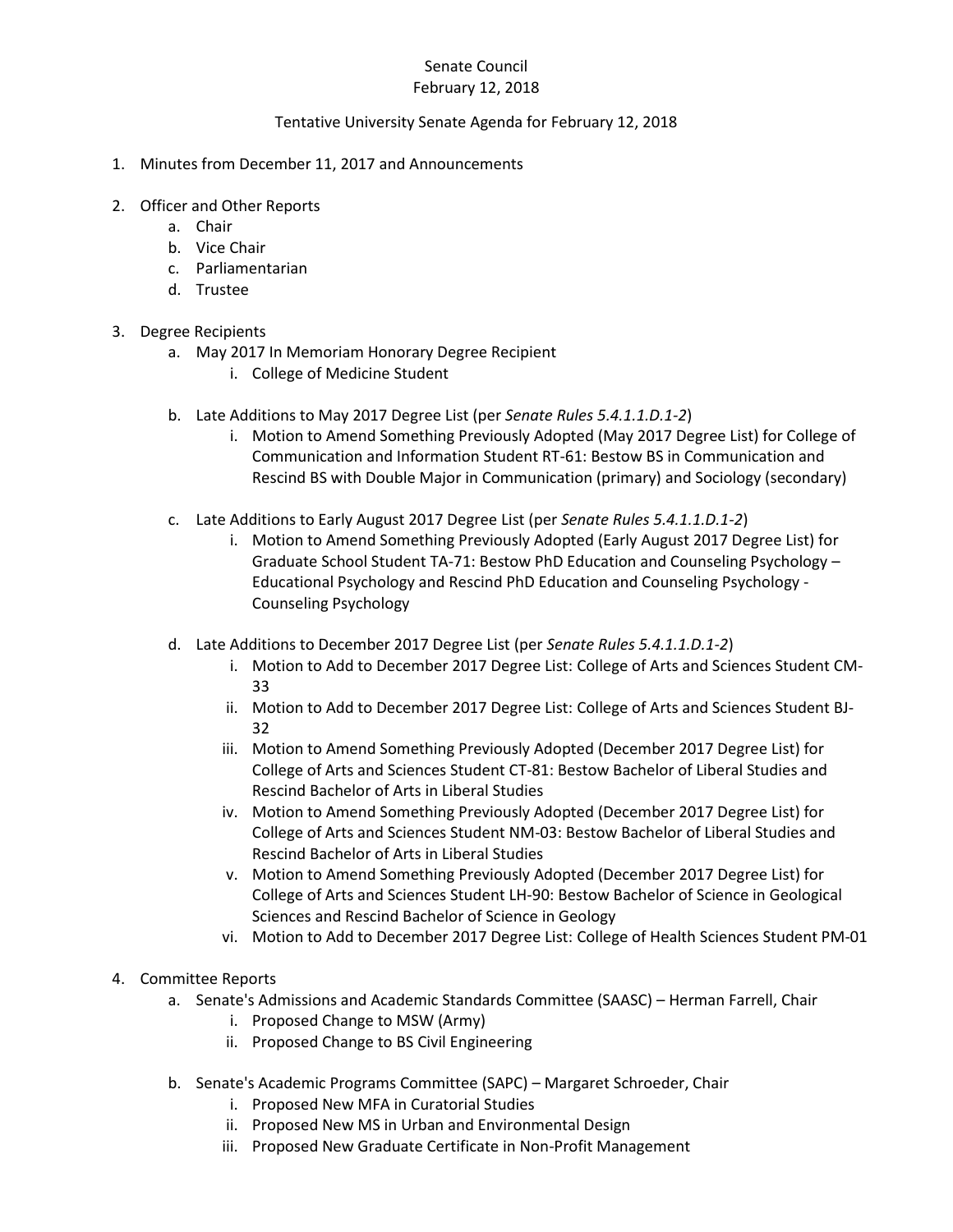#### Senate Council February 12, 2018

- iv. Proposed New Graduate Certificate in Professional and Technical Writing
- v. Recommendations for Significant Changes
- vi. Recommendation for Professional Degree Programs
- c. Senate Committee on Distance Learning and eLearning (SCDLeL) Roger Brown, Chair
	- i. Proposed Changes to: *Senate Rule 5.1.8.3* ("Permissive Withdrawal"); *Senate Rule 5.2.4.2* ("Excused Absences"); and *Senate Rule 9.1* ("Glossary of Terms")
- d. Senate's Rules and Elections Committee (SREC)
	- i. Proposed Changes to *Senate Rules 1.3.1.3.A* ("Officers of the Senate Council," "Senate Council Chair")
	- ii. Proposed Changes to *Senate Rules 1.3.1.3.B* ("Officers of the Senate Council," "Senate Council Vice Chair")
	- iii. Proposed Changes to *Senate Rules 1.3.1.2.A.3* ("University Senate Council," "Elected Faculty Membership," "Election")
- 5. Proposed Changes to *Governing Regulation IV* ("The University Senate")
- 6. Proposed New *Senate Rule 1.4.4.4* ("Senate Advisory Committee on Diversity and Inclusion (SACDI)")
- 7. Items from the Floor (Time Permitting)